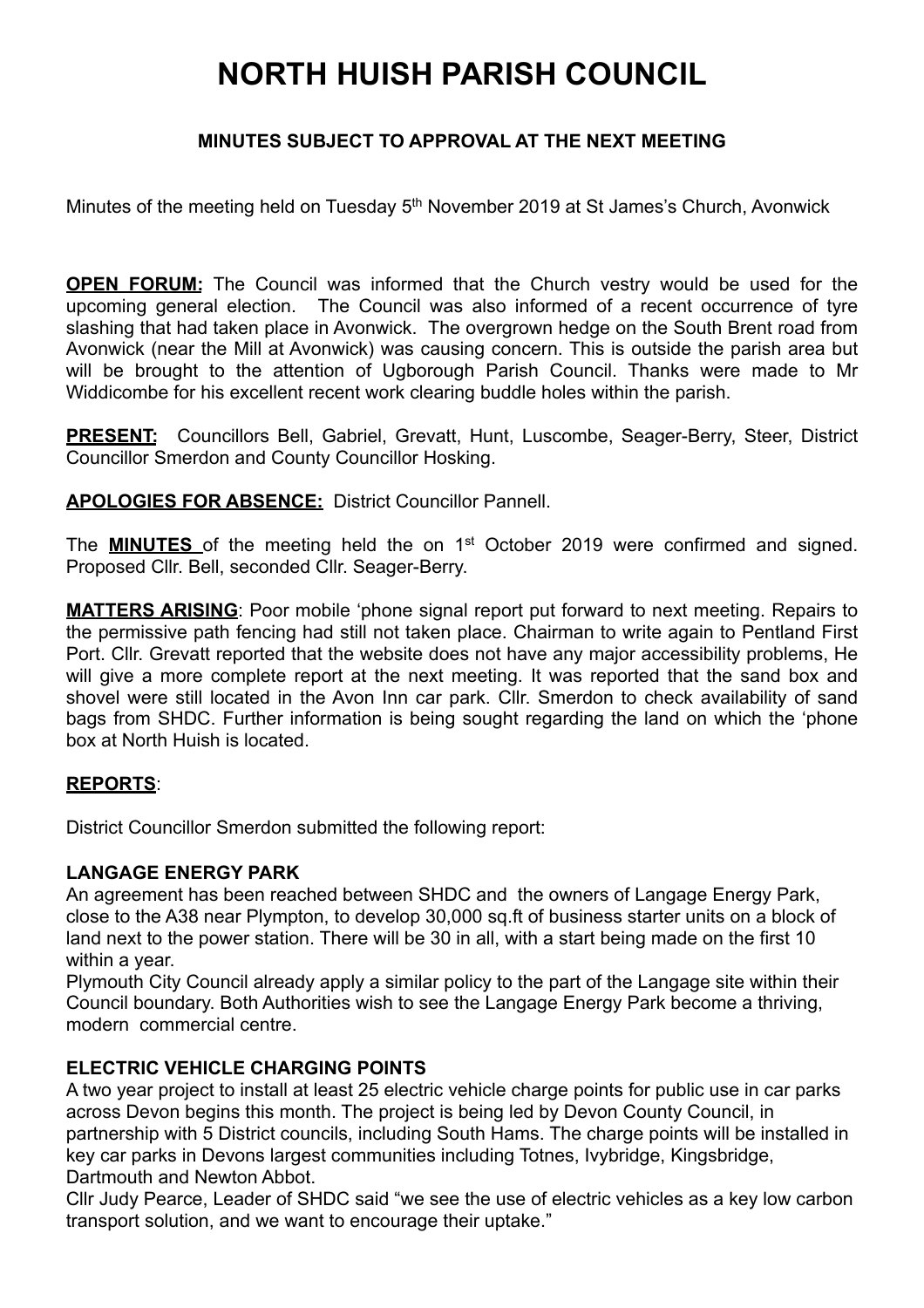# **A379 SLAPTON LINE**

The Slapton Line Partnership, of which South Hams is a member, has secured funding for an Adaptation Manager to work closely with local village communities to ease traffic issues and to create positive changes to prepare for the possible future loss of the A3 79 Slapton Line. A study has shown there is now no room left to move the road should it be washed away again, and improvements to alternative routes need to be investigated and actioned.

# **DEVON CLIMATE EMERGENCY RESPONSE**

A top team of environmental experts, charged with ensuring that Devon reduces carbon emissions as quickly as possible, is now calling on residents to submit their ideas on how to do it.

The Call for Evidence is open to everybody, and every submission will be reviewed by the Devon Climate Emergency Response Group Net-Zero Task Force.

They will present a series of options to a Citizens Assembly, which will be convened by January Have your say [www.devonclimateemergency.org.uk](http://www.devonclimateemergency.org.uk)

County Councillor Hosking

- Wished to raise awareness of the Devon/Somerset consultation re broadband speeds
- He told the Council of a shortfall in the Care Funding within the County.
- He asked that Highways should be made aware of the need to top up grit bins where necessary.
- He provided a Crimestoppers notice to be placed in the Parish noticeboard.

**PLANNING:** The Council was informed that the planning for a Garden Room at Huish Barn had been approved. The Council wished to express its concern over the apparent disregard paid by the planning authority to both The Parish Council's recommendations and to the many objections made by villagers concerning this development. The Council felt that the actions of the planning authorities were disrespectful of both the Parish Council and the villagers.

Specific items of **CORRESPONDENCE** were noted as follows: Emails from

- Power for people re the National Community Energy Campaign
- Devon County Council re Devon Climate Emergency
- Four Rivers Dementia Alliance

were noted.

The Council was informed of work already being undertaken within the area concerning Dementia awareness.

The Council agreed to endorse the Devon Climate Declaration and to declare a climate emergency.

# **FINANCE:**

| Balance c/f       | £8,991.34 |           |
|-------------------|-----------|-----------|
| Income (interest) | £         | 0.34      |
| Exp. (play park)  | £         | 16.50     |
| <b>Balance</b>    |           | £8,975.18 |

The Council agreed to pay an invoice for the hosting of the website.